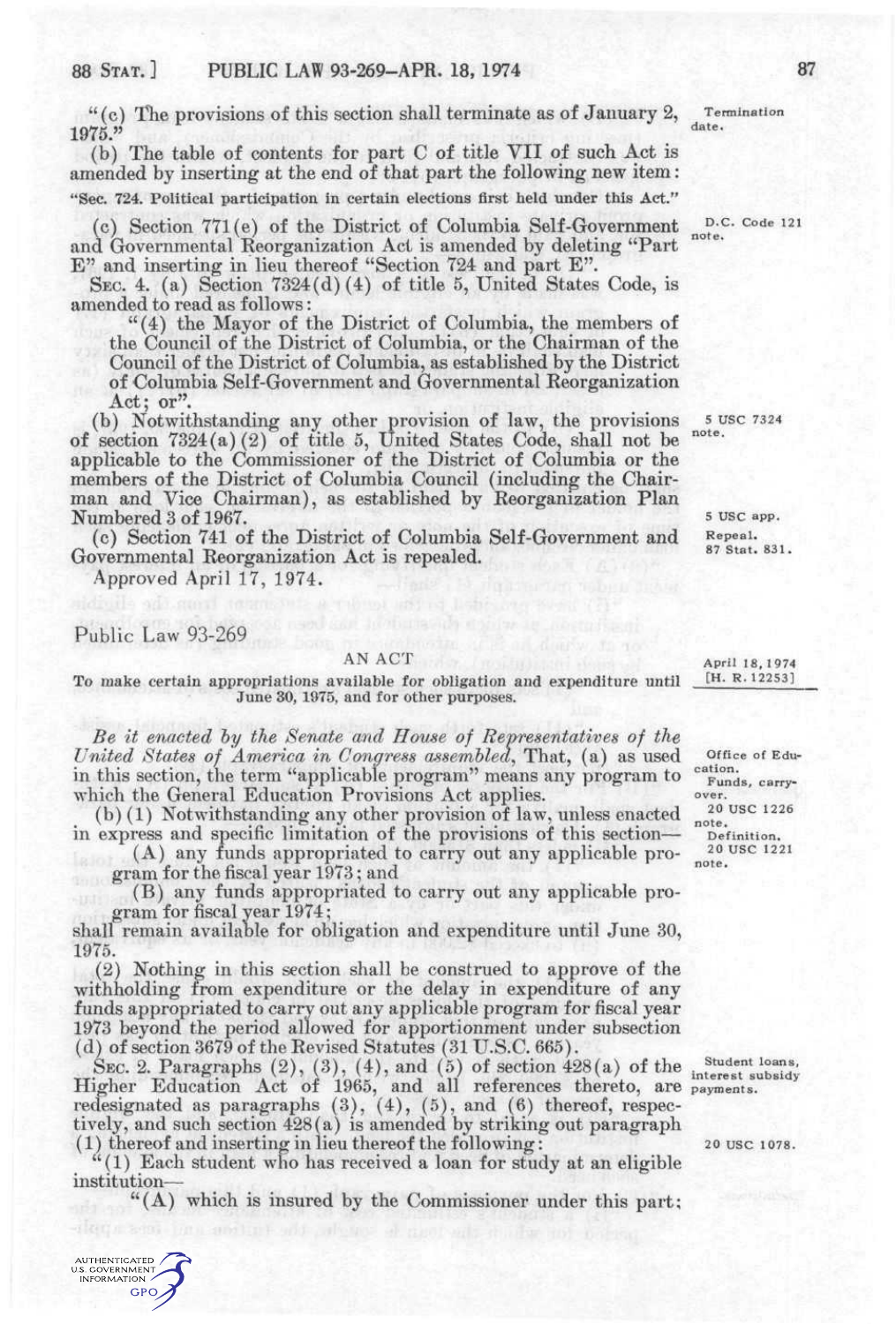"(B) which was made under a State student loan program (meeting criteria prescribed by the Commissioner), and which was contracted for, and paid to the student, within the period specified by paragraph (5) ; or

"(C) which is insured under a program of a State or of a nonprofit private institution or organization which was contracted for, and paid to the student, within the period specified in paragraph (5), and which—

 $``(i)$  in the case of a loan insured prior to July 1, 1967, was made by an eligible lender and is insured under a program which meets the requirements of subparagraph (E) of subsection (b) (1) and provides that repayment of such loan shall be in installments beginning not earlier than sixty days after the student ceases to pursue a course of study (as described in subparagraph  $(D)$  of subsection  $(b)(1)$  at an eligible institution, or

"(ii) in the case of a loan insured after June 30, 1967, is insured under a program covered by an agreement made pursuant to subsection (b),

shall be entitled to have paid on his behalf and for his account to the holder of the loan a portion of the interest on such loan at the time of execution of the note or written agreement evidencing such loan under circumstances described in paragraph (2).

 $''(2)$  (A) Each student qualifying for a portion of an interest payment under paragraph (1) shall—

"(i) have provided to the lender a statement from the eligible institution, at which the student has been accepted for enrollment, or at which he is in attendance in good standing (as determined by such institution), which—

"(I) sets forth such student's estimated costs of attendance, and

"(II) sets forth such student's estimated financial assistance; and

"(ii) meet the requirements of subparagraph (B).

Qualifications. "(B) For the purposes of clause (ii) of subparagraph (A), a student shall qualify for a portion of an interest payment under paragraph (1) if such student's adjusted family income—

"(i) is less than  $$15,000$ , and-

"(I) the amount of such loan would not cause the total amount of the student's loans insured by the Commissioner under this part or by a State or nonprofit private institution or organization which has an agreement under subsection (b) to exceed \$2,000 in any academic year, or its equivalent, or

"(II) the amount of such loan would cause the total amounts of the loans described in clause (I) of this subparagraph of that student to exceed \$2,000 in any academic year or its equivalent, and the eligible institution has provided, with respect to the amount of such loans in excess of \$2,000, the lender with a statement recommending the amount of such excess; or

"(ii) is equal to or greater than \$15,000, and the eligible institution has provided the lender with a statement evidencing a determination of need and recommending a loan in the amount of such need.

Definitions. " $(C)$  For the purposes of paragraph (1) and this paragraph—

"(i) a student's estimated cost of attendance means, for the period for which the loan is sought, the tuition and fees appli-

**SERIEST RE**